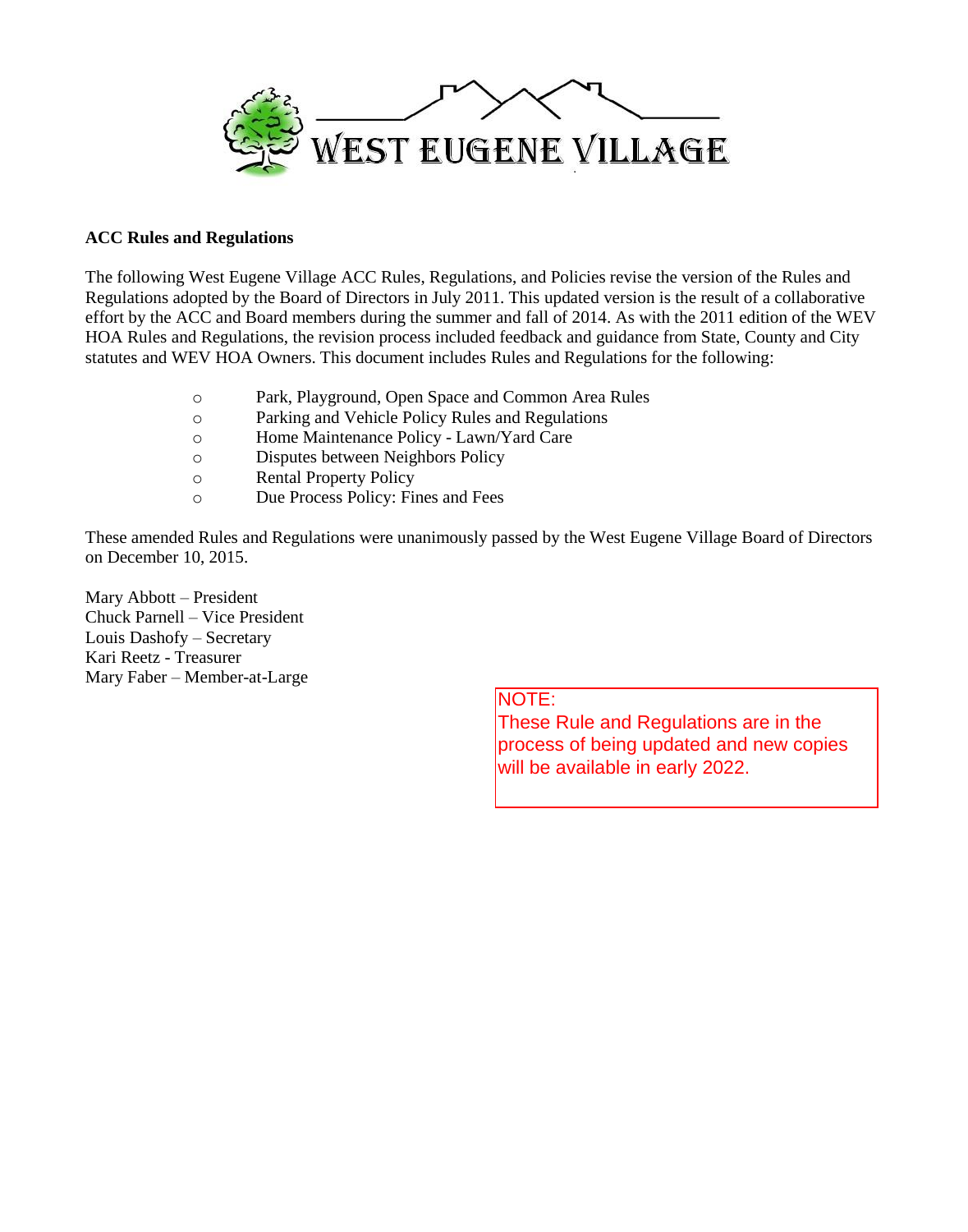

### **Park, Playground, Open Space, and Common Area Rules and Regulations**

The ACC is responsible for enforcing the Park, Playground, Open Space, and Common Area Rules and Regulations. When rules are not enforced by the ACC, they remain under the responsibility of the Board of Directors.

- A. In an emergency situation, the Police, Sheriff, or Fire Department should immediately be called to provide assistance.
- B. Other violations of park rules need to be reported to a member of the Board or ACC. Once the Board or the ACC become aware of an alleged violation, the ACC will initiate a process that follows the procedures detailed within the Due Process Policy.
- 1. Park, Playground And Open Space Areas

The following rules apply to all "open space" areas of the park. For purposes of these rules, "open space" areas include the lawn, landscaped areas and wetland area adjacent to the park.

- 2. Park, Playground, Open Space Hours
	- a. The park is open from 8:00 a.m. to dusk.
	- b. The ACC or Board of Directors can restrict access to the park, playground or open space area during regular open hours upon finding that such restriction is necessary for the preservation of the health, welfare and safety of the residents of West Eugene Village. Upon such a determination, the gates at park entry points may be closed, and appropriate signage will be posted, indicating the hour's access is prohibited.
- 3. Safety

Child safety in the park is paramount. Children ages 10 and under cannot be left unattended in or at any place for such period of time as may be likely to endanger the health or welfare of such child. The definition of "child safety" is determined by the parent or adult attending to the child in the park.

- a. The attending adult is responsible to ensure that climbing structures are being used safely.
- b. Attending adults are responsible for any child's actions that result in damage or injury.
- c. Should the attending adult believe that a child's well-being is threatened or in danger due to others in the park or by individuals outside the park observing children in the park, the attending adult is encouraged to call 911 in case of an emergency. In the case of general concern, the attending adult should contact a member of the Board, ACC, and/or file a complaint with the local police department

Adult safety in and around the park is also paramount. Neighbors who feel threatened by happenings in the park should call the police and file a report concerning illegal and threatening behavior taking place in our community/private park.

- 4. Park Property
	- a. Vandalism and/or graffiti in any form are violations of park rules.
	- b. Ashes, cold coals or wood chips must be cleaned out of grills after use. No hot coals should be placed in the trash receptacles
	- c. Sand should not be removed or contaminated in any manner.
- 5. Beverages, Food and Tobacco Products
	- a. The consumption of alcohol is permissible within City and State regulations.
	- b. No glass containers are allowed.

Park, Playground, Open Space, and Common Area Rules and Regulations: Page 1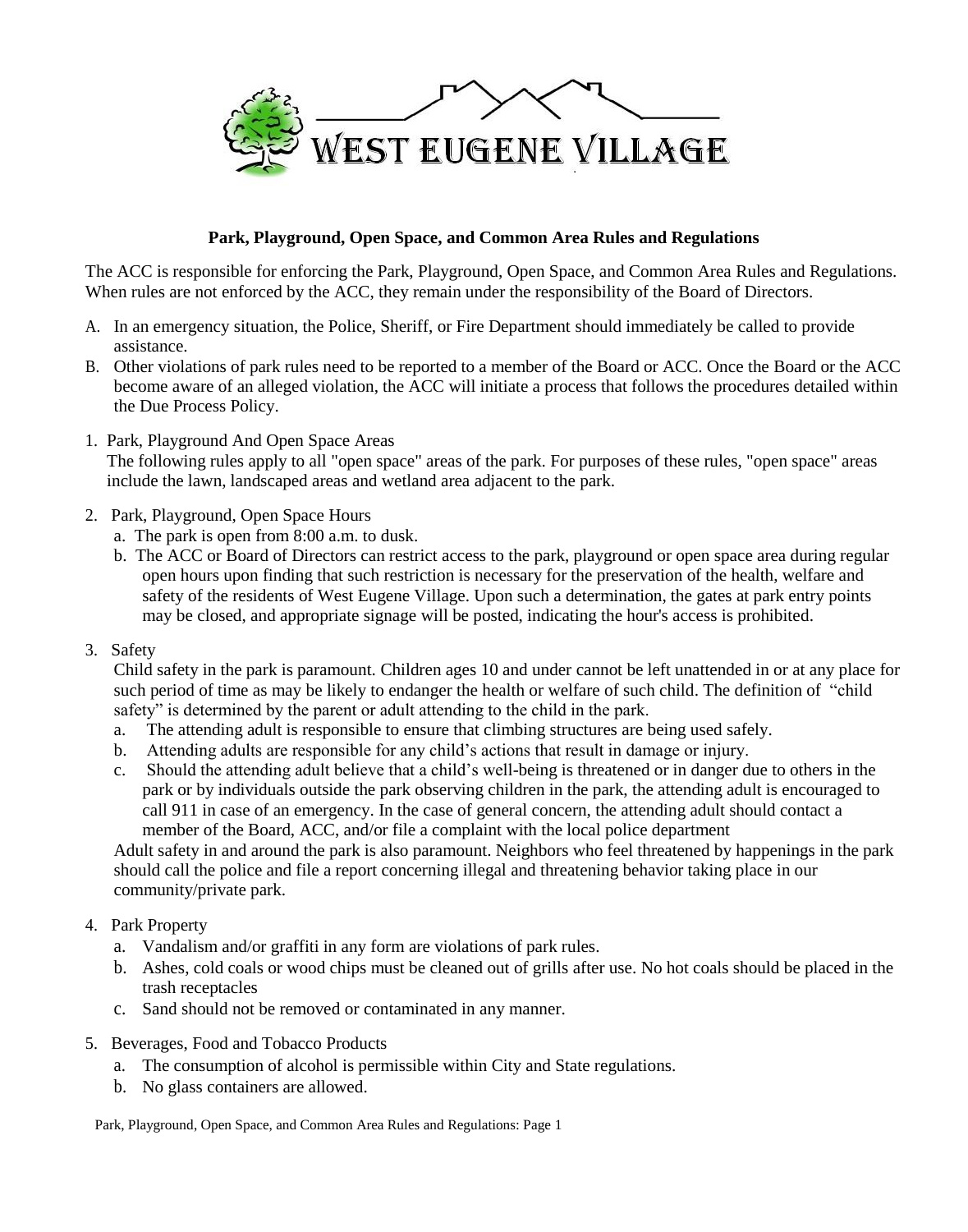

- c. Grilling or heating of food items over flames or coals must be done in a grill.
- d. The sale of food is not permitted in the park, playground, or open space areas.
- e. No smoking of any kind is allowed in the park.
- f. Visitors are responsible for clean up and removal of waste products.
- 6. Parking And Traffic
	- a. Visitors to the park, playground and open space area should not block access to the mailboxes, block driveways to adjacent homes or park in the no parking zone.
	- b. Drivers should exercise caution when traveling on Olympic Circle near the park as pedestrians may be entering the park from the street.
	- c. Reckless Driving is not permitted and is defined as a person operating a vehicle within the private property of West Eugene Village in a manner that endangers or would be likely to endanger the safety of any person or property. Examples include speeding, improper turning onto streets or driving on sidewalks. Reckless driving should be reported to the police.
- 7. General Activities
	- a. Amplified sound systems must have the written permission of the ACC.
	- b. Picnic canopies are the only temporary structures allowed in the park.
	- c. Music producing equipment must be at a low enough volume so neighbors are not disturbed.
	- d. The park is for family use. No commercial or illegal activity is permitted.
	- e. No fireworks or firearms are allowed in the park.
- 8. Lost and Found
	- a. Items left in the park should be given to a member of the ACC and residents can contact the ACC to check on lost items left in the park. Lost items will be held for at least 60 days and will then be donated to charity if appropriate.
- 9. Pets
	- a. Only Service animals are allowed in the park.
- 10. Signage in common areas.
	- a. With the exception of Lost Pet signs, all signage in the common areas must have prior approval by the Board. Residents and Owners wishing to post signs in the common area must get prior approval by the ACC or the Board. Lost Pet signs may only be placed in the common areas for a period not to exceed 7 (seven) days.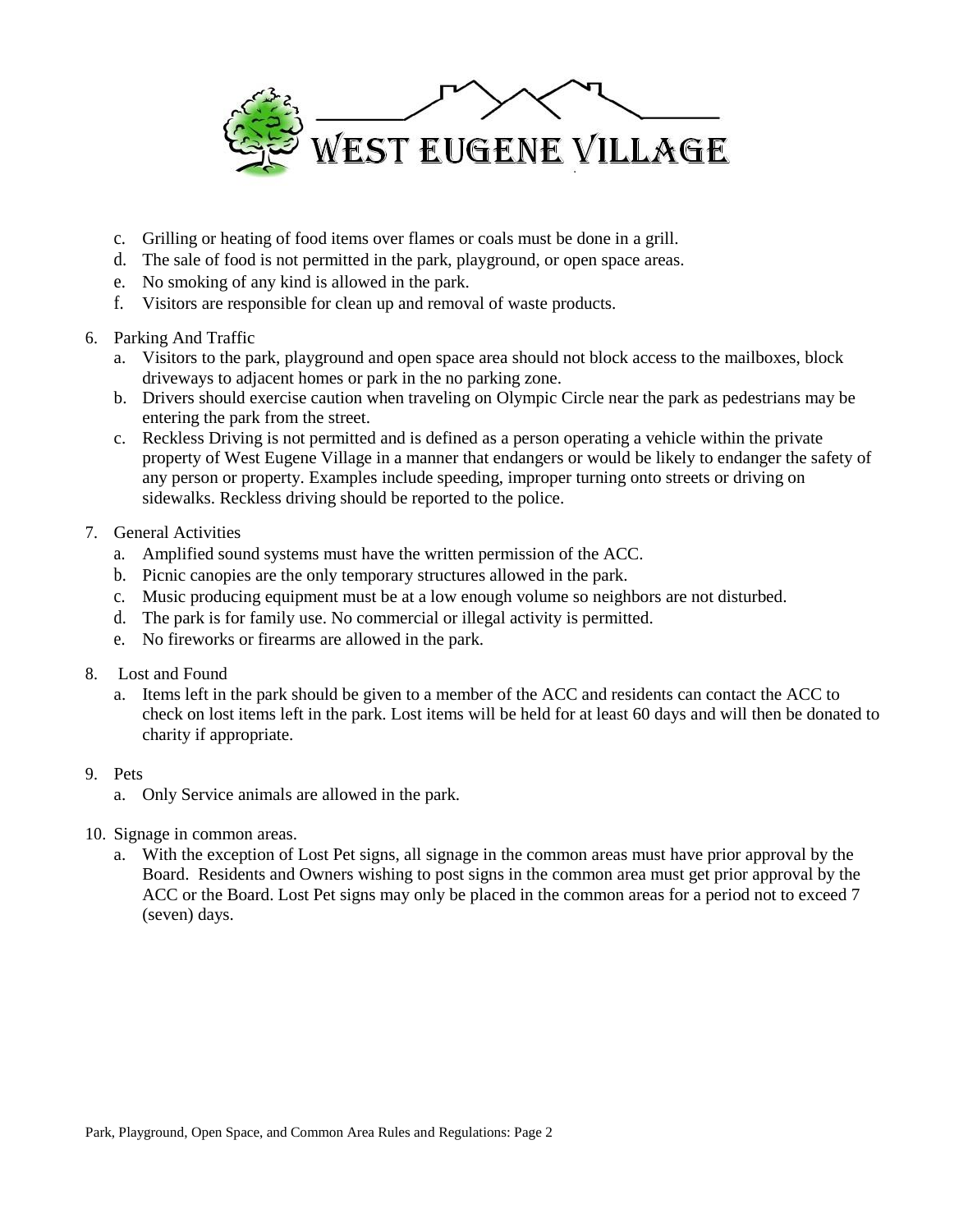

## **Parking and Vehicle Policy Rules and Regulations**

The primary reason for Parking Rules and Regulations is to ensure the safe passage of emergency vehicles along the streets within West Eugene Village and to prevent vehicles from being parked in such a manner that obstructs driveways, sidewalks, walkways, entrances, and fire hydrants.

Responsibility for administering and enforcing the Parking and Vehicle Policy Rules and Regulations is that of the ACC. Rules are enforced by the ACC, but remain under the responsibility of the Board of Directors.

- A. In an emergency situation, the Police, Sheriff, or Fire Department should immediately be called to provide assistance with hazardous and dangerous situations.
- B. Other violations of Parking and Vehicle Policy Rules should be reported to a member of the Board or ACC. Once the Board or the ACC become aware of an alleged violation, the ACC will initiate a process that follows the procedures detailed within the Due Process Policy.
- C. Any exception to Parking and Vehicle Policy Rules and Regulations will need prior approval by the ACC.

Definitions and Terms:

- 1. "Coming and Going Rule" means bringing in a recreational vehicle into West Eugene Village to load and unload for vacations, holiday or sporting events from time to time for 48 hours or less.
- 2. "Inoperable vehicle" means a vehicle that does not or cannot move under its own power and is stored on the streets or in a driveway.
- 3. "Properties" refers to the West Eugene Village Homeowners Association.
- 4. "Recreational vehicle" means motor home, van or truck-camper, tent trailer, boat and trailer used for recreation or camping.
- 5, "Speeding" is driving in excess of fifteen (15) miles per hour, and includes reckless endangerment during the operation of a vehicle.
- 6. ''Tow Away Zone" refers to that space adjacent to the curb of a street, pathway, or portion thereof, on which parking has been prohibited, and which is designated as a "Tow Away Zone" by signs and/or markings. The "No Parking" areas are part of the tow away zones.
- 7. "Motor Vehicle" or "Motorized Device" are considered synonymous and means every vehicle that is selfpropelled.
- 8. "Guest parking" is considered temporary and should not last longer than 24 hours.
- 9. "Regular Family Use" use is considered to be vehicles that are operational, registered, and used regularly used by family members.
- D. Parking Rules
	- 1.Parking of boats, trailers, inoperable vehicles, motorcycles, or any other type of motor vehicles not operated in regular family use must be kept only within the confines of an enclosed garage.
	- 2. Automobile parking in front of garages, in the driveways, on sidewalks or obstruction or barrier to any access which would interfere with any other member's use is strictly prohibited.
	- 3. Parking Area or Zone means the side of the street that has a sidewalk. The "No Parking" is the side of the street that does not have a sidewalk.
	- 4. Residents need to park in their garage and in their driveway. Street parking is only used when driveway parking is not available. Residents are allowed only one street parking space. Guests of residents may also use street parking on a temporary basis.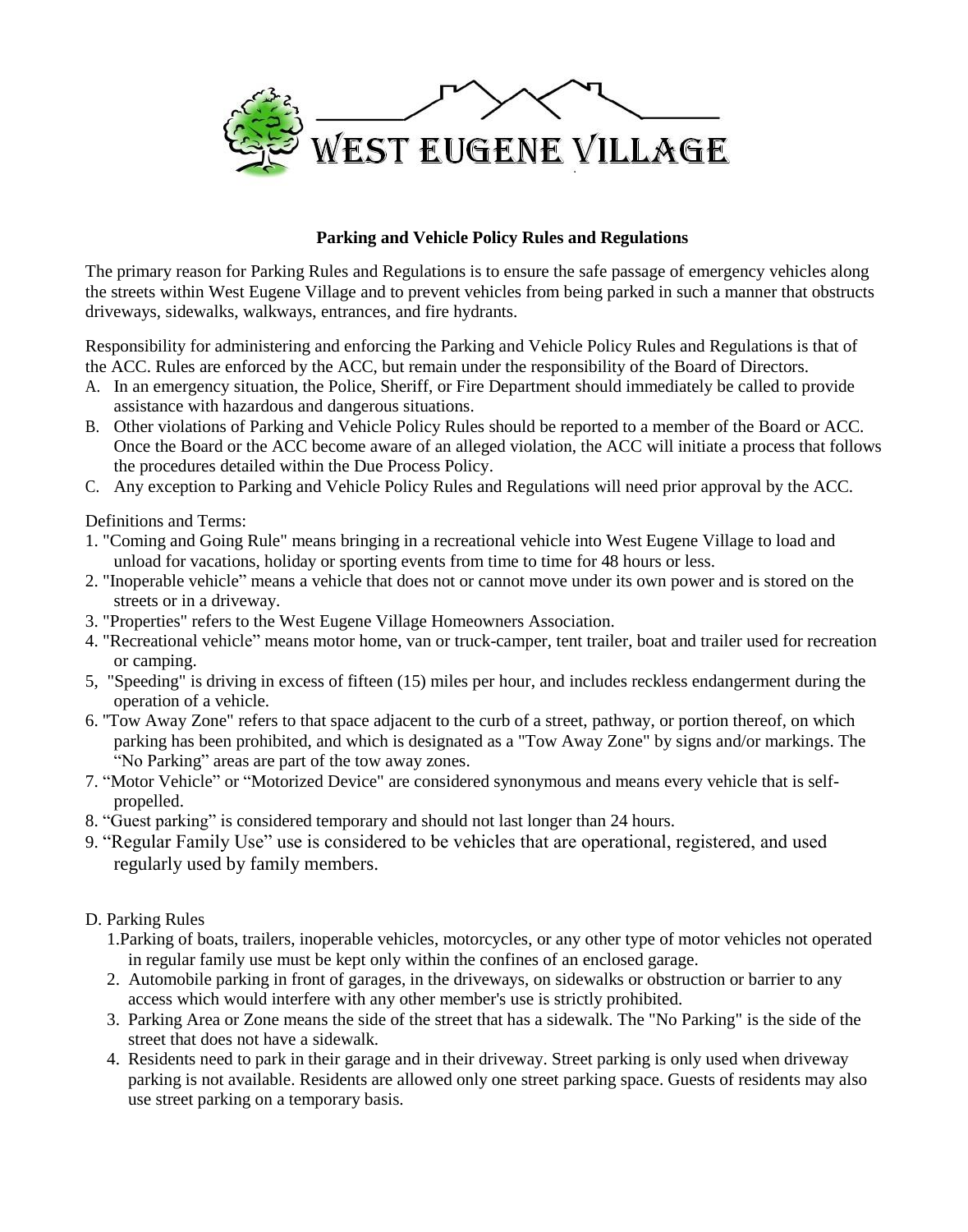

Parking and Vehicle Policy Rules and Regulations: page 1

- 5. "Restricted parking areas" means all intersections, streets, sidewalks, fire hydrants and driveways. In cases of an emergency, construction or delivery vehicles may park briefly while loading or unloading passengers, cargo or materials. Parking within 15 feet of a fire hydrant or within 10 feet of a stop sign is prohibited.
- 6. Parking on sidewalks and curbs is not permitted.
- 7. Parking is permitted for recreational vehicles subject to the "Coming and Going Rule."
- E. Reckless Driving and Endangerment
	- 1. Vehicular traffic on the Properties will be limited to fifteen (15) miles per hour as a safety precaution.
	- 2. Operation of a vehicle in a reckless and endangering manner, such as excessive speed or erratic maneuvers, is not permitted.
	- 3. Driving on sidewalks and curbs is not permitted.
- F. Automotive Repair
	- 1. Pursuant to CC&R's Section 9.2, no commercial activities may be carried on in a home which would include automotive service, repair or restoration of vehicles other than for the Owner/residents personal vehicle. Automotive repair is permitted if performed inside the Owner/residents garage and not in the driveway or streets.
	- 2. Painting of vehicles within the properties is prohibited.
	- 3. Exceptions to automotive repair restrictions include the permission of the resident to make repairs on the driveway that can be completed in one day from sun-up to sun-down. Prior to sun-down, the driveway area must be completely free of repair debris, tools, and 100% of the vehicle must be resting on the driveway.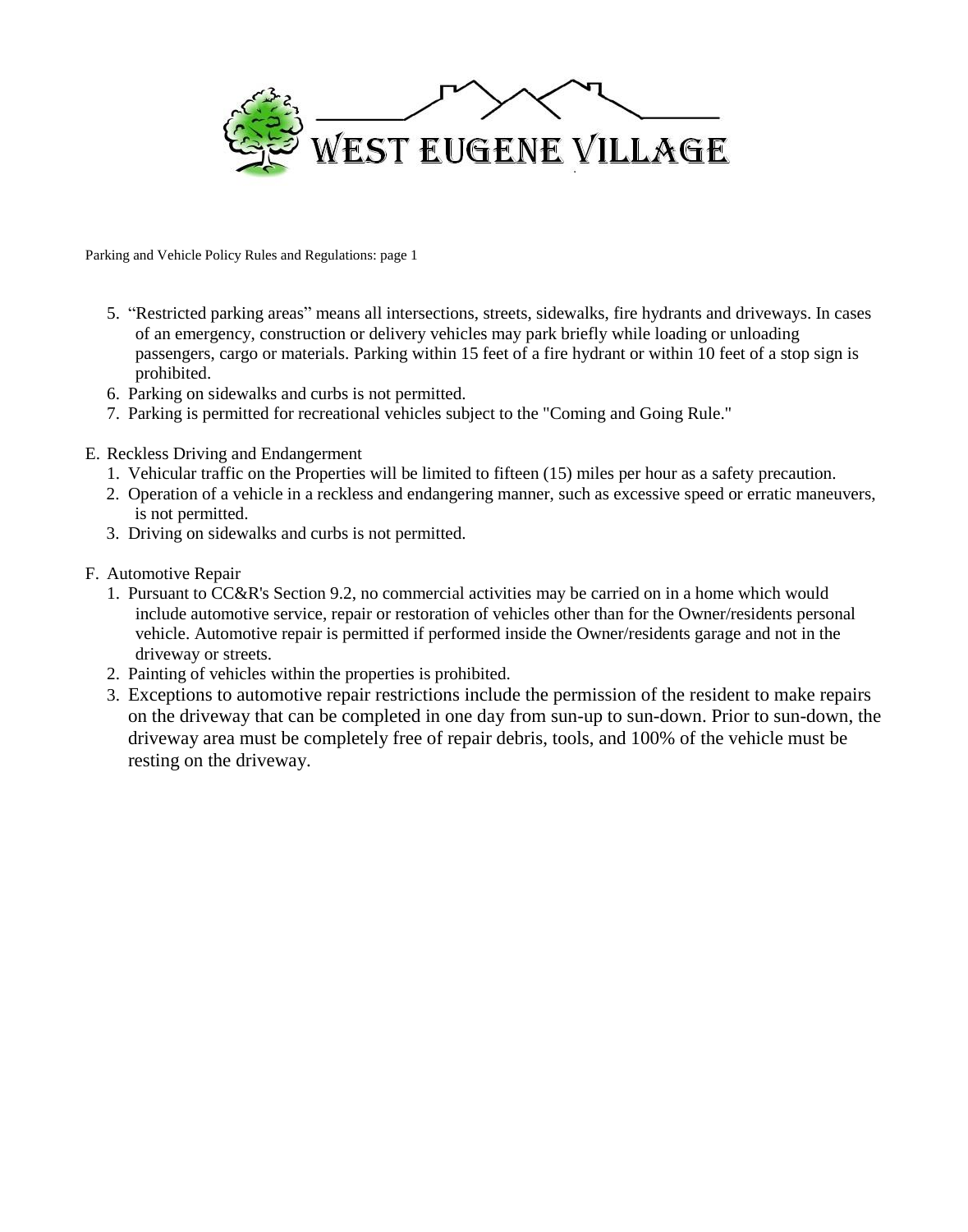

## **Home Maintenance and Lawn/Yard Care Policy**

Responsibility for administering and enforcing the Home Maintenance and Lawn/Yard Care Policy is the responsibility of the ACC. When rules are not enforced by the ACC, they remain under the responsibility of the Board of Directors. Once the Board or the ACC becomes aware of an alleged violation of the Home Maintenance and Lawn/Yard Care Policy, the ACC will initiate a process which follows the procedures detailed within the Due Process Policy.

Each Owner and/or Renter is responsible for the normal upkeep of their yards, such as watering, weeding and mowing, crane fly control and the routine pruning and cutting of shrubs/trees and other flora to prevent any overgrowth onto pathways and common areas.

### **Definitions and Guidelines:**

- 1. "Crane Fly" is a slender, two-winged fly with very long legs. It is similar in appearance to large mosquitoes but does not bite. They lay their larvae in grass and will destroy the yard if left untreated.
- 2. The "growing season" is defined as the period of year or season during which grass, shrubs, trees, flowers, etc., grow best. The growing season is typically March through October.
- 3. The "non-growing season" is defined as the period of time between the first frost of one winter and the last damaging frost of winter. The non growing season is typically November through February.
- 4. A "lawn" is defined as the area planted with grass which is maintained at a low, even height. At least 50% of the front yard must be lawn. The rest of the front yard can be made of up flower beds, a fountain or pond.
- 5. The "yard" is defined as the space or grounds surrounding a building. This means the visible area on a Lot, including, but not limited to, the foundation plantings, all grass areas, planting beds, trees, flowers, and the driveway area.
- 6. A "weed" is a plant that is not valued where it is growing. It usually has vigorous growth that tends to overgrow or choke out more desirable plants.
- A. Lawn and Grass Care during the Growing Season
	- 1. Lawns must be mowed on a regular basis with the lawn height not to exceed six inches. Owners who fail to maintain the front lawns of occupied or vacant homes will be given a seven (7) day warning. If after seven (7) days, if the yard/lawn is not brought up to standards, the Board of Directors will hire a lawn care service to mow and edge your front yard. A fee of \$70 (\$35 for mowing and a \$35 administrative fee) will be added to the owner's WEV association dues account. In addition, the City of Eugene requires that backyards must be maintained so that yard vegetation is not a fire hazard. Should excessive overgrowth in a backyard become visible from the street and deemed by the Board of Directors and the ACC to be a fire hazard to the WEV community, after notice the owner's name and address will be turned over to the City of Eugene and a complaint will be filed by the WEV administrator. The cost for this filing will be \$35 in administrative fees added to the owner's account.
	- 2. No part of the lawn can run onto paved surfaces such as sidewalks, curbs and common areas.
	- 3. Lawns/plants/shrubbery must be watered on a regular basis.
	- 4. Weeds in lawn, gardens, sidewalks and driveways must be controlled.
	- 5. Lawn debris, including lawn clippings must not be left along the curb, sidewalk or street, and tree and shrub trimmings must be removed from view from the front yard after the maintenance is performed.
	- 6. Crane fly control must be performed at least twice yearly. Insecticide application is most effective between April 1 and April 15 and in October. "Crane Fly Kill" may be applied any time you see activity, but must be applied at least twice a year.
	- 7. Regular fertilizing and moss control applications are recommended but not enforced.
	- 8. All dead plants, shrubs and trees must be removed in a timely manner.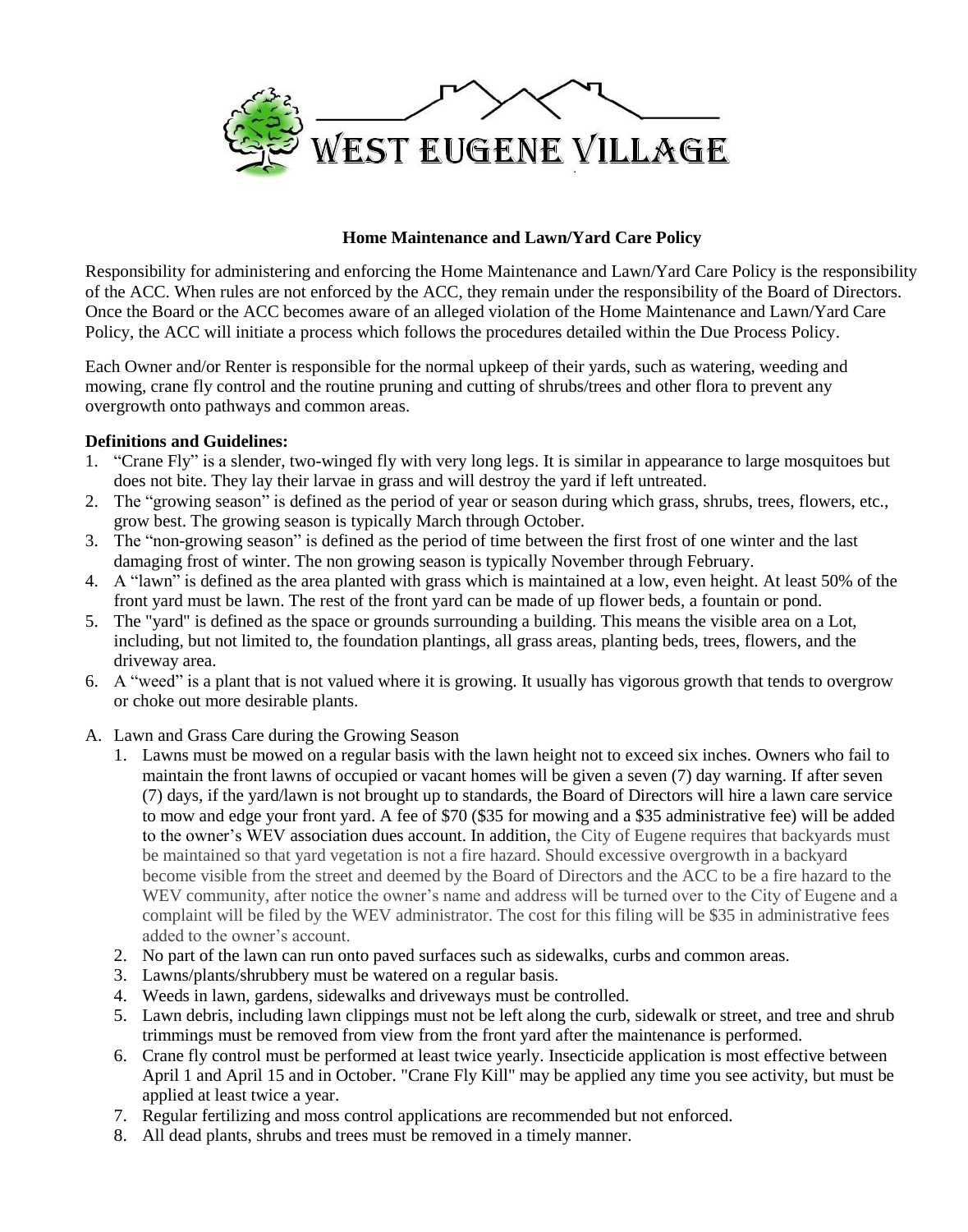

- B. Trash Receptacles
	- 1. All trash containers (including recycle and yard waste cans) must be hidden from general view except on trash pick-up day. If containers can be seen from the street, they are not out of view.

#### Home Maintenance and Lawn/Yard Care Policy: Page 1

- 2. After trash is picked up, containers must be placed out of sight until the next pick-up day.
- C. Signage
	- 1. No sign can be visible to the public view on or from any portion of a lot or home, except "Home/Lot for Sale/Lease or Rent" signs. Per Declaration Section 9.11, one sign is permitted per lot; not to exceed 18" X 24" in size.
	- 2. Placards are admissible i.e. medical oxygen in use, security/alarm service and FireMed. For exceptions, contact the ACC for Board approval.
- D. Satellite Dishes/Antennas
	- 1. Installation of satellite dishes (located at the rear of the home if possible) or security/alarm systems do not need to be pre- approved, but must be installed by a professional/licensed service company.
	- 2. Exterior portable window air-conditioning or similar devices that protrude beyond the window casing must get approval in writing from the ACC prior to installation.
- E. Pets
	- 1. Only domestic household pets are allowed in West Eugene Village.
	- 2. Pursuant to City of Eugene Animal Regulations, Chapter 4.330, all dogs must be leashed at all times unless within a fenced yard. Pet owners must pick up all animal waste in their yards and during walks in the neighborhood, and Residents must control odor and barking noise.
- F. Exterior Changes
	- 1. All changes to exterior of the residence such as security cameras, decks, patio covers, paintings, accessibility changes, tree removal of trees greater than eight inches in diameter, storage sheds, and flagpoles must be pre-approved in writing by the ACC.
	- 2. Homeowners are responsible for obtaining the proper permits from the City of Eugene before initiating exterior changes.